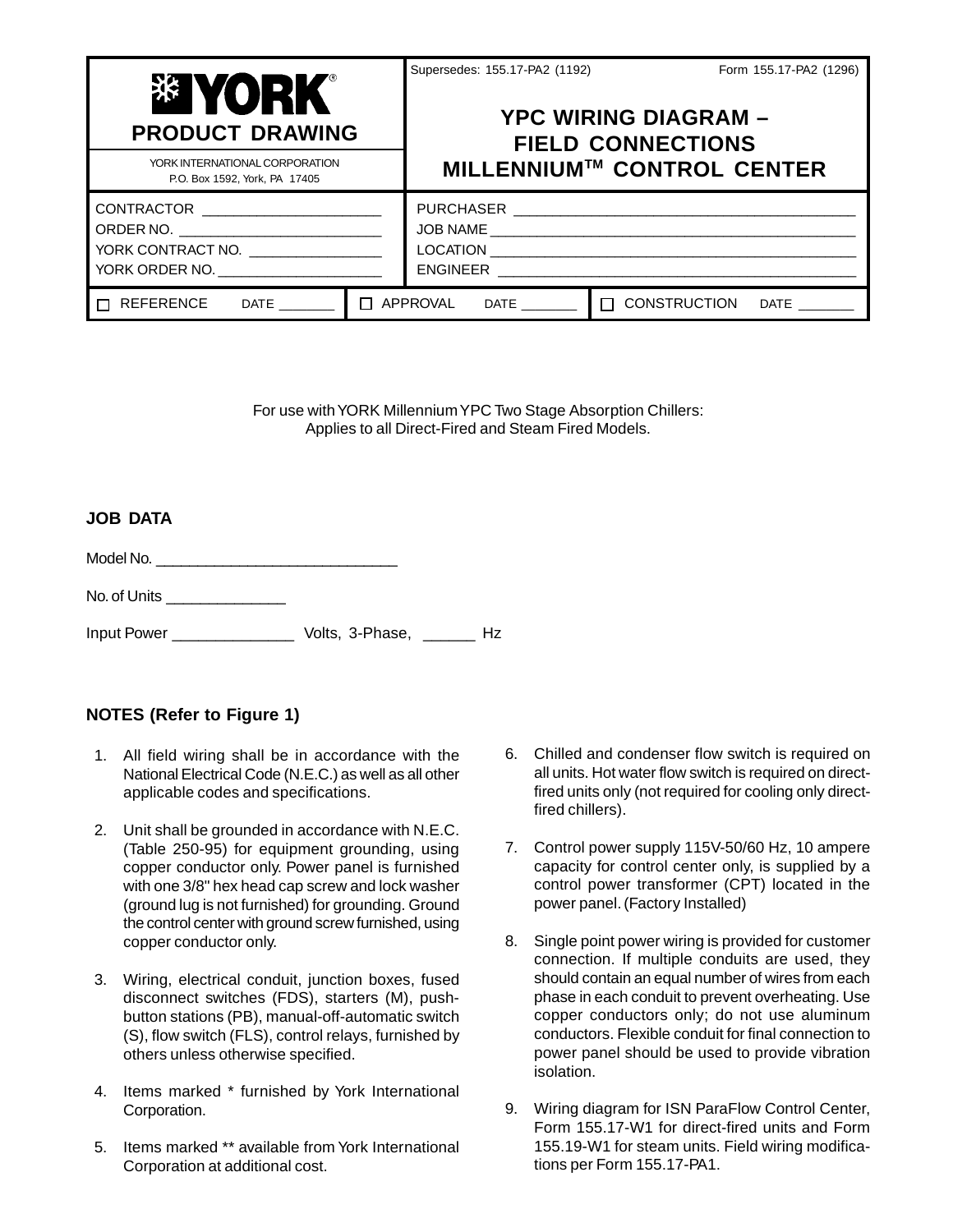- 10. Wire # 14 AWG copper for one way distance of less than 175 feet. Wire #12 AWG copper for one way distance of more than 175 feet, but less than 300 feet.
- 11. Power factor correction capacitors, when utilized, must be sized to meet the N.E.C. and verified through the local York International office. Improperly installed or sized capacitors may result in equipment malfunction or damage.
- 12. Automatic control of the chilled, condenser, and hot water pumps by the control center is shown. Chilled, condenser, and hot water pump motor starter holding coils (not by YORK) to be furnished for 115V-50/60 Hz. The total power requirements for the water pump starters (6M, 7M, 8M) must be a maximum of 2.5 amps inductive at 250 VAC. If power requirements exceed this value furnish coil for line voltage, and control relays with 115V coil.

Two chilled water pump operating modes are available via the LWT Pump programming jumper (J54) on the micro board. With J54 installed, the chilled water pump operates during start sequence, during unit operation, dilution cycle, and LWT cycling shutdowns; with J54 removed, the chilled water pump operates as above plus it operates during MULTI-UNIT and REMOTE/LOCAL cycling shutdowns.

- 13. Each 115 VAC field-connected inductive load, i.e., relay coil, motor starter coil, etc. shall have a transient suppressor wired (by others) in parallel with its coil, physically located at the coil. Spare transient suppressors are factory supplied in a bag attached to the fuse holder bracket in the ISN ParaFlow Control Center.
- 14. Orientation of flow switches indicate normal flow during chiller operation.
- 15. The factory supplied jumper between  $\boxed{4}$  and  $\boxed{53}$ must be removed when safety devices are installed.
- 16. Contacts 44, 45; 55, 56; 87, 88 can be used as dry contacts to connect to building automation systems. For this application NO CONNECTION TO THE L TERMINAL or to the motor starter coil should be made. If YORK's panel contacts are not used directly to start the pumps as shown in Fig. 1, then they must be used as dry contacts connected to the building automation system to indicate when chilled, tower, and hot water flow are required.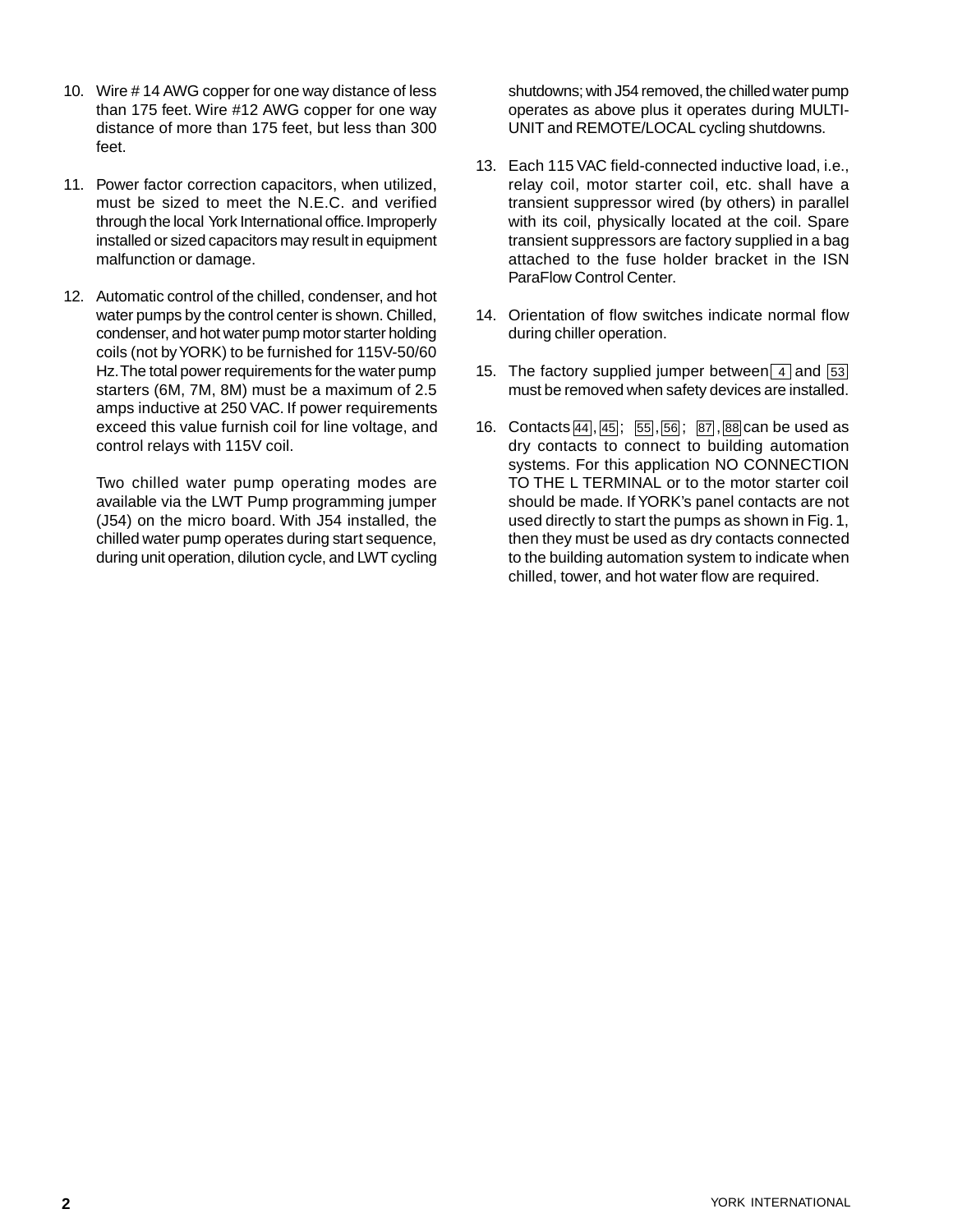## **WIRING DIAGRAMS FIELD SYSTEM WATER PUMP AND FLOW SWITCH INTERFACE DETAILS**

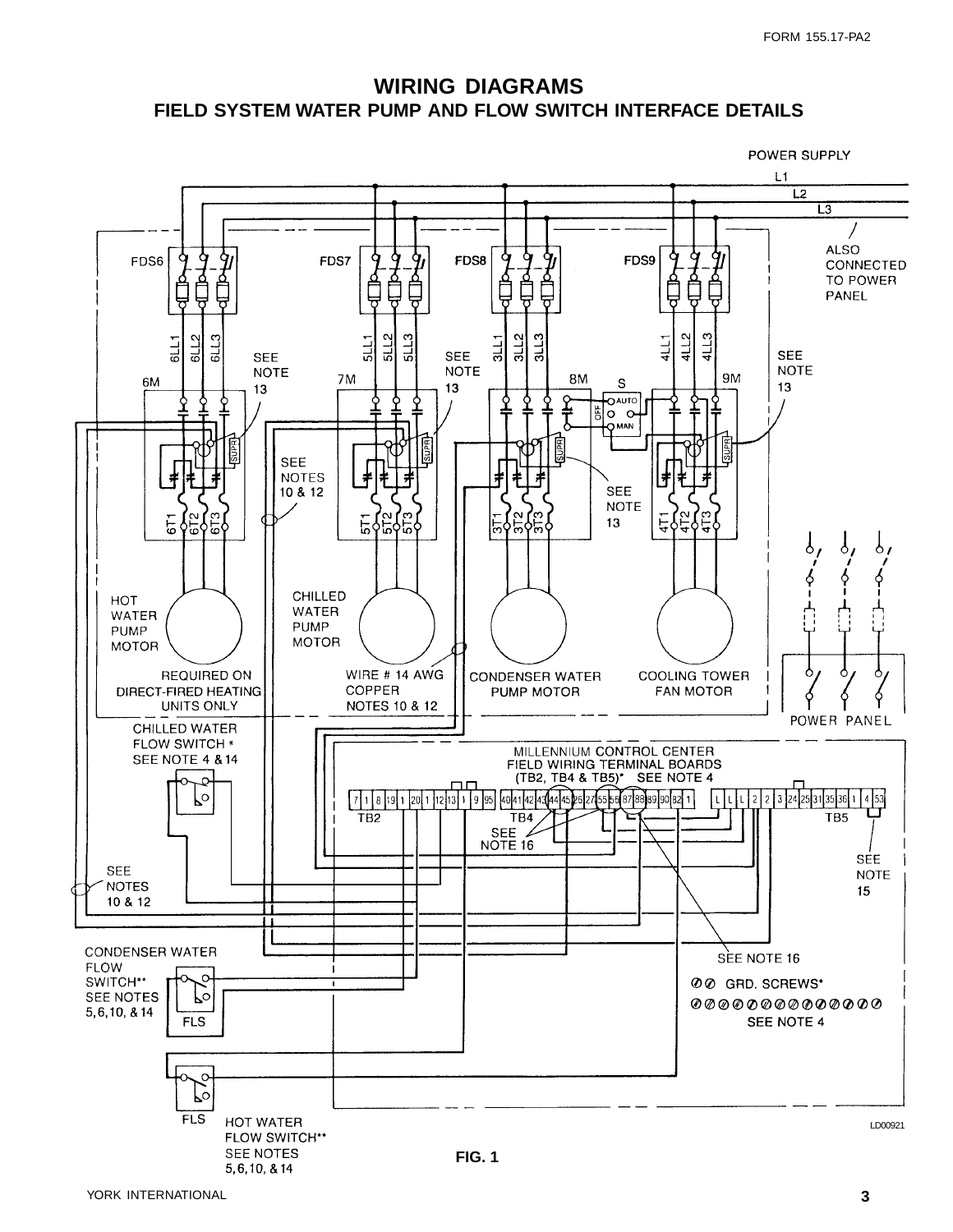# **PARAFLOW DIRECT-FIRED FIELD WIRING**



#### **NOTES**:

- 1. Not required for "Gas Only" Chillers.
- 2. YORK supplied harness; customer to terminate field connections.
- 3. Customer supplied wiring.
- 4. Exhaust Gas Temp. Probe must be mounted by customer in exhaust stack at outlet of unit.
- 5. Customer supplied wiring for optional Input / Output features.
- 6. For details, see Wiring Diagram Form 155.17-W1.
- 7. For additional details, see Field Controls Modifications Diagram Form 155.17-PA1.
- 8. Flow Switch supplied by customer.
- 9. CHW Flow Switch supplied by YORK.
- 10. Hot water units always require a separate hot water flow switch.

```
Customer Supplied Wiring - - - -
```
YORK Supplied Wiring

**All customer wiring must be copper. All customer supplied wiring must conform to NEC as well as local codes.**

#### **FIG. 2**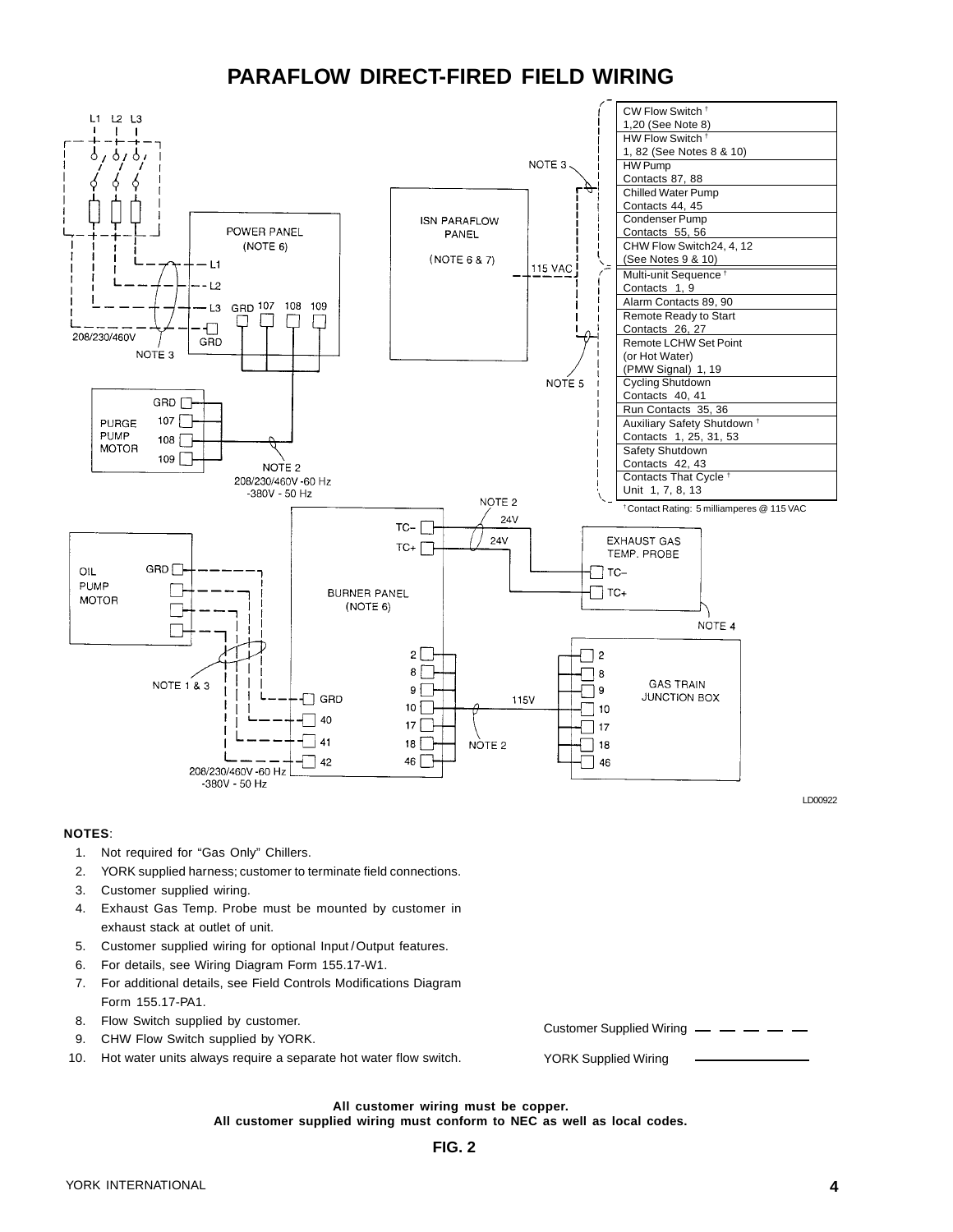

### **PARAFLOW STEAM FIELD WIRING**

**NOTES:**

- 1. Steam Shutoff Valve supplied by customer.
- 2. YORK supplied harness customer to terminate field connection.
- 3. Customer supplied wiring.
- 4. Steam Valve Actuator, and Steam Valve supplied by YORK.
- 5. Customer supplied wiring for optional Input/Output features.
- 6. For details, see Wiring Diagram, Form 155.19-W1.
- 7. For additional details, see Field Control Modifications Diagram, Form 155.17-PA1.
- 8. Flow Switch supplied by customer.
- 9. CHW Flow Switch supplied by YORK.

Customer Supplied Wiring

YORK Supplied Wiring

**All customer wiring must be copper.**

**All customer supplied wiring must conform to NEC as well as local codes.**

LD00923